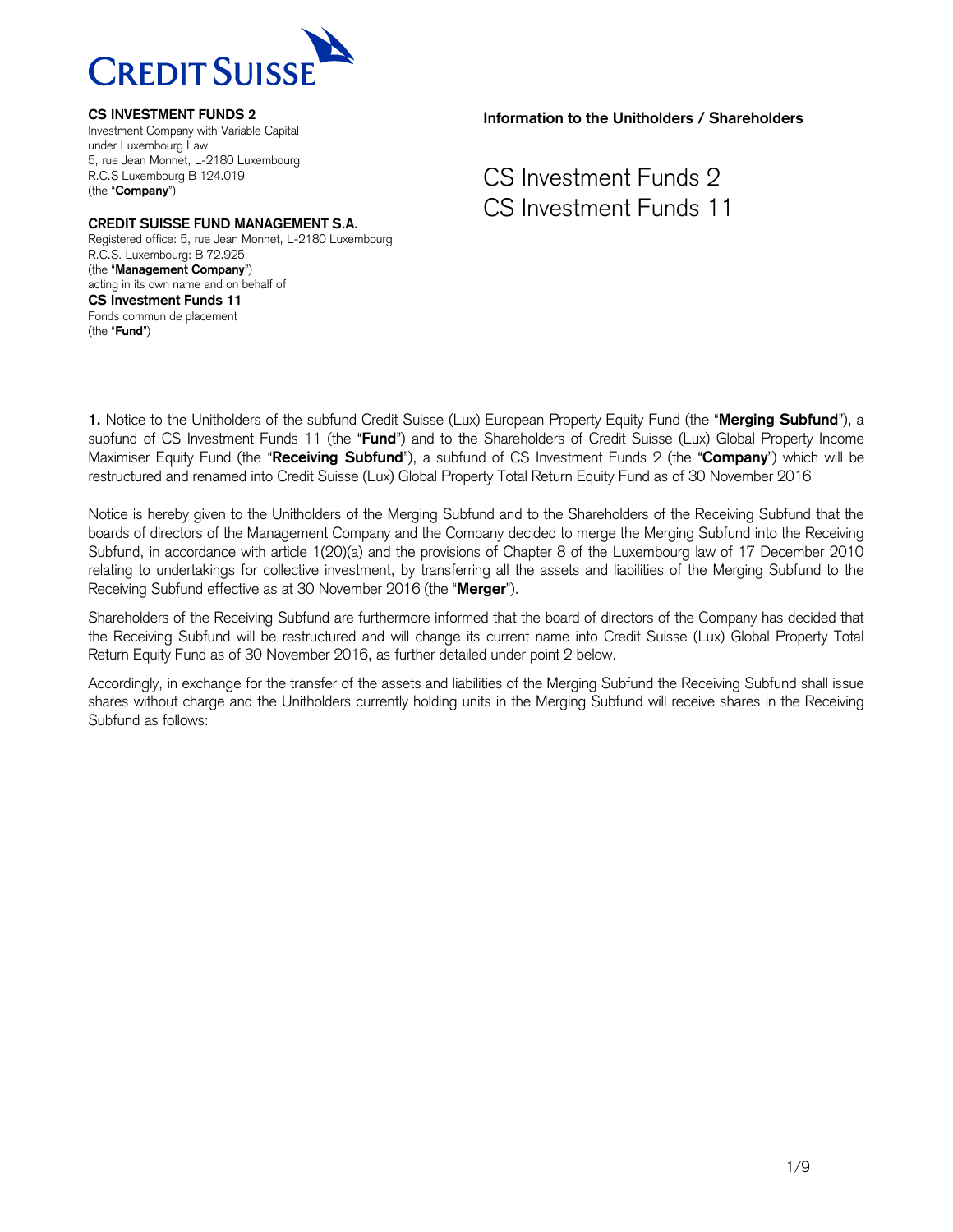

Investment Company with Variable Capital under Luxembourg Law 5, rue Jean Monnet, L-2180 Luxembourg R.C.S Luxembourg B 124.019 (the "**Company**")

### **CREDIT SUISSE FUND MANAGEMENT S.A.**

Registered office: 5, rue Jean Monnet, L-2180 Luxembourg R.C.S. Luxembourg: B 72.925 (the "**Management Company**") acting in its own name and on behalf of **CS Investment Funds 11** Fonds commun de placement (the "**Fund**")

# **Information to the Unitholders / Shareholders**

CS Investment Funds 2 CS Investment Funds 11

| <b>Merging Subfund</b><br>CS Investment Funds 11 - Credit Suisse (Lux) European Property Equity Fund |                  |                    |                            |                                                    |                                       | <b>Receiving Subfund</b><br>CS Investment Funds 2 - Credit Suisse (Lux) Global Property Income Maximiser Equity Fund<br>(to be renamed into "Credit Suisse (Lux) Global Property Total Return Equity Fund") |                                              |                              |                   |                    |                            |                                                    |                                       |                      |                                              |
|------------------------------------------------------------------------------------------------------|------------------|--------------------|----------------------------|----------------------------------------------------|---------------------------------------|-------------------------------------------------------------------------------------------------------------------------------------------------------------------------------------------------------------|----------------------------------------------|------------------------------|-------------------|--------------------|----------------------------|----------------------------------------------------|---------------------------------------|----------------------|----------------------------------------------|
| Unit Class<br>(Currency)                                                                             | Type<br>of Unit* | Minimum<br>Holding | Maximum<br>Sales<br>Charge | Maximum<br>Adjustment<br>of the Net<br>Asset Value | Maximum<br>Management<br>Fee $(p.a.)$ | Ongoing<br>Charges                                                                                                                                                                                          | Synthetic<br>Risk and<br>Reward<br>Indicator | Share<br>Class<br>(Currency) | Type of<br>Share* | Minimum<br>Holding | Maximum<br>Sales<br>Charge | Maximum<br>Adjustment<br>of the Net<br>Asset Value | Maximum<br>Management<br>Fee $(p.a.)$ | Ongoing<br>Charges** | Synthetic Risk<br>Reward<br>and<br>Indicator |
| B (EUR)                                                                                              | CG               | n/a                | 5.00%                      | 2.00%                                              | 1.92%                                 | 2.27%                                                                                                                                                                                                       | 6                                            | BH (EUR)                     | CG                | n/a                | 5.00%                      | 2.00%                                              | 1.92%                                 | 2.01%                | $\overline{5}$                               |
| DB (EUR)                                                                                             | CG               | n/a                | n/a                        | 2.00%                                              | n/a                                   | 0.09%                                                                                                                                                                                                       | 6                                            | DA (USD)                     | D                 | n/a                | n/a                        | 2.00%                                              | n/a                                   | 0.10%                | $\overline{5}$                               |
| IB (EUR)                                                                                             | CG               | 500,000            | 3.00%                      | 2.00%                                              | 0.90%                                 | 1.25%                                                                                                                                                                                                       | 6                                            | IB (USD)                     | CG                | 500,000            | 3.00%                      | 2.00%                                              | 0.90%                                 | 1.00%                | $\overline{5}$                               |
| UB (EUR)                                                                                             | CG               | n/a                | 5.00%                      | 2.00%                                              | 1.50%                                 | 1.47%                                                                                                                                                                                                       | 6                                            | UA (USD)                     | D                 | n/a                | 5.00%                      | 2.00%                                              | 1.50%                                 | 1.25%                | 5                                            |

 $*$  CG = capital growth / D = distribution

\*\* The ongoing charge figure of the Receiving Subfund is based on estimated expenses.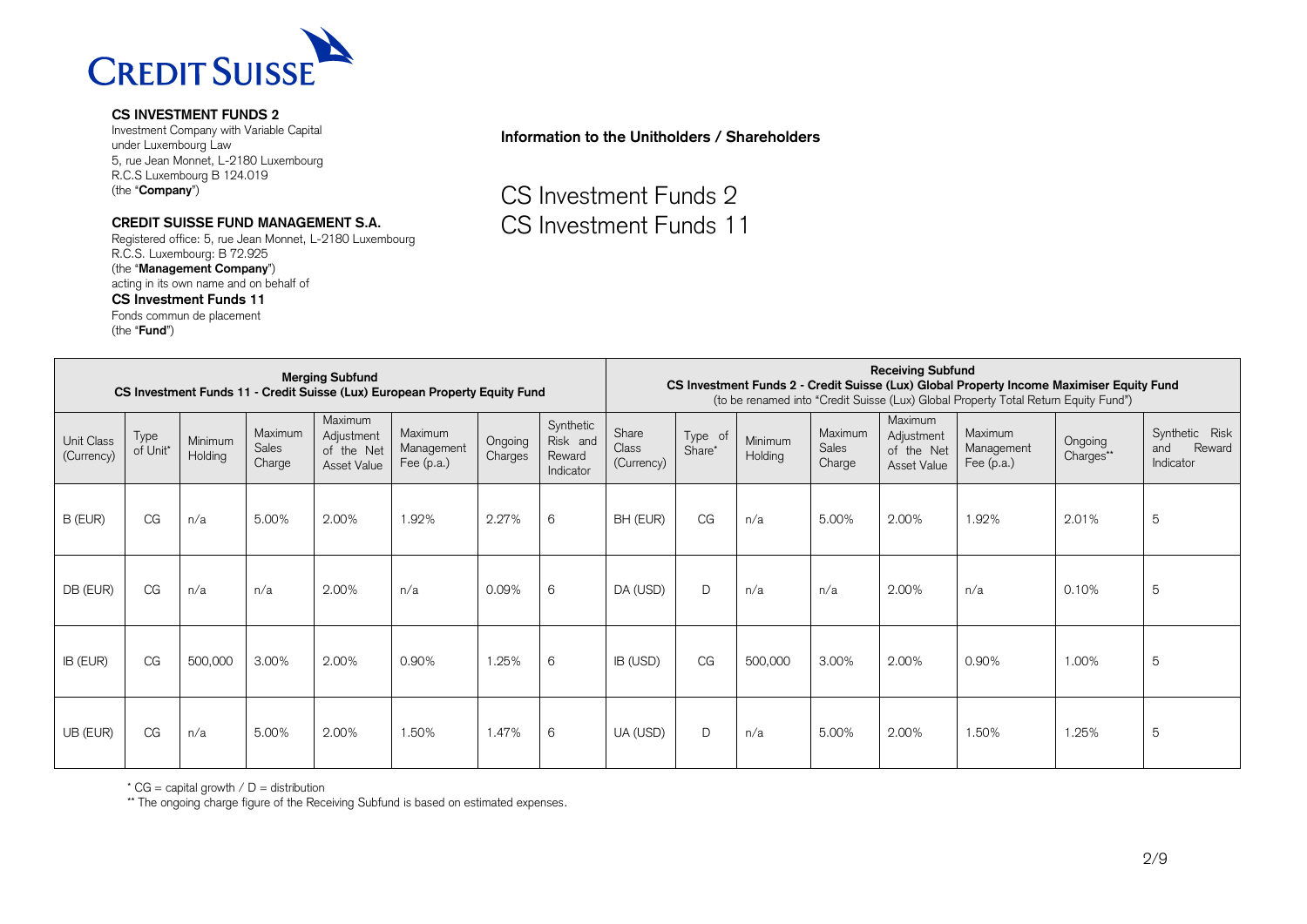

#### **CREDIT SUISSE FUND MANAGEMENT S.A.**

Registered office: 5, rue Jean Monnet, L-2180 Luxembourg R.C.S. Luxembourg: B 72.925 (the "**Management Company**") acting in its own name and on behalf of **CS Investment Funds 11** Fonds commun de placement (the "**Fund**")

**Information to the Unitholders / Shareholders**

# CS Investment Funds 2 CS Investment Funds 11

While the Merging Subfund and Receiving Subfund do invest in the same equity sector (investments in real estate companies), Unitholders of the Merging Subfund should note the differences between the Merging Subfund and the Receiving Subfund, as well as between the units in the Merging Subfund and the corresponding shares in the Receiving Subfund, as detailed in the table above and in Appendix I to this notice. For instance, shares in the Receiving Subfund sometimes differ from the respective units of the Merging Subfund in terms of applicable fees, reference currency, hedging policy or distribution policy. Also, the Unitholders of the Merging Subfund should note that as a result of the Merger they will become Shareholders of the Company and consequently obtain voting rights in the Company. More generally, Unitholders should be aware of the different legal form of the Company and note the resulting differences in terms of governance structure.

The resolutions to merge the Merging Subfund into the Receiving Subfund were passed in the Unitholders and Shareholders' interest, the intention being to streamline the existing product range of Credit Suisse. The Merger will increase the asset base of the Receiving Subfund ensuring that the assets in the Merging and Receiving Subfunds are managed more efficiently while enhancing operational efficiencies of two similar products. In view of the relative similarities between the investment policies and the assets and liabilities of the Merging Subfund and the Receiving Subfund, no material impact on the performance of the Receiving Subfund is expected to take place as a result of the Merger. Since the Receiving Subfund will change its investment objective and policy as from the effective date of the Merger, it will undertake a rebalancing of its portfolio as of the effective date. Furthermore shareholders should note the resulting differences in terms of ongoing charges, as indicated in the above table. Shareholders' attention is drawn to the fact that (i) the reference currency of the Receiving Subfund (USD) differs from the reference currency of the Merging Subfund (EUR) and (ii) shares in the Receiving Subfund sometimes differ from the respective units of the Merging Subfund in terms of distribution policy. More information about the features of the shares of the Receiving Subfund can be found in the prospectus of CS Investment Funds 2, under Chapter 2 "CS Investment Funds 2 – Summary of Share Classes" and Chapter 5 "Investment in CS Investment Funds 2".

For more details on the Receiving Subfund, Shareholders are kindly invited to read Appendix I as well as the KIID of the Receiving Subfund which may be obtained free of charge from or may be requested at the registered office of the Management Company.

All costs of the Merger (with the exception of any dealing costs, audit costs, other miscellaneous costs and transfer taxes on the assets associated with the transfer of assets and liabilities and the custody transfer costs) will be borne by the Management Company, including legal, accounting, stamp duty and other administrative expenses.

The issue of units in the Merging Subfund and shares in the Receiving Subfund will be suspended with effect as from 22 November 2016. Accordingly, subscription and conversion applications in the Merging Subfund and in the Receiving Subfund will be accepted up to 3.00 p.m. CET on 21 November 2016. Unitholders of the Merging Subfund and Shareholders of the Receiving Subfund will be able to redeem units of the Merging Subfund respectively to redeem shares of the Receiving Subfund until 21 November 2016, i.e. redemption applications can be submitted until 3 p.m. CET on 21 November 2016 and will be handled free of charge.

The exchange of units and shares will be effected on the basis of the net asset values calculated on 30 November 2016 based on the closing prices of 29 November 2016 and be published as soon as practicable. Fractions of shares in the Receiving Subfund may be issued down to three decimal places.

Unitholders of the Merging Subfund who have not submitted their units for redemption until 3 p.m. CET on 21 November 2016 will be allocated the corresponding shares in the Receiving Subfund on 30 November 2016 with value date 1 December 2016.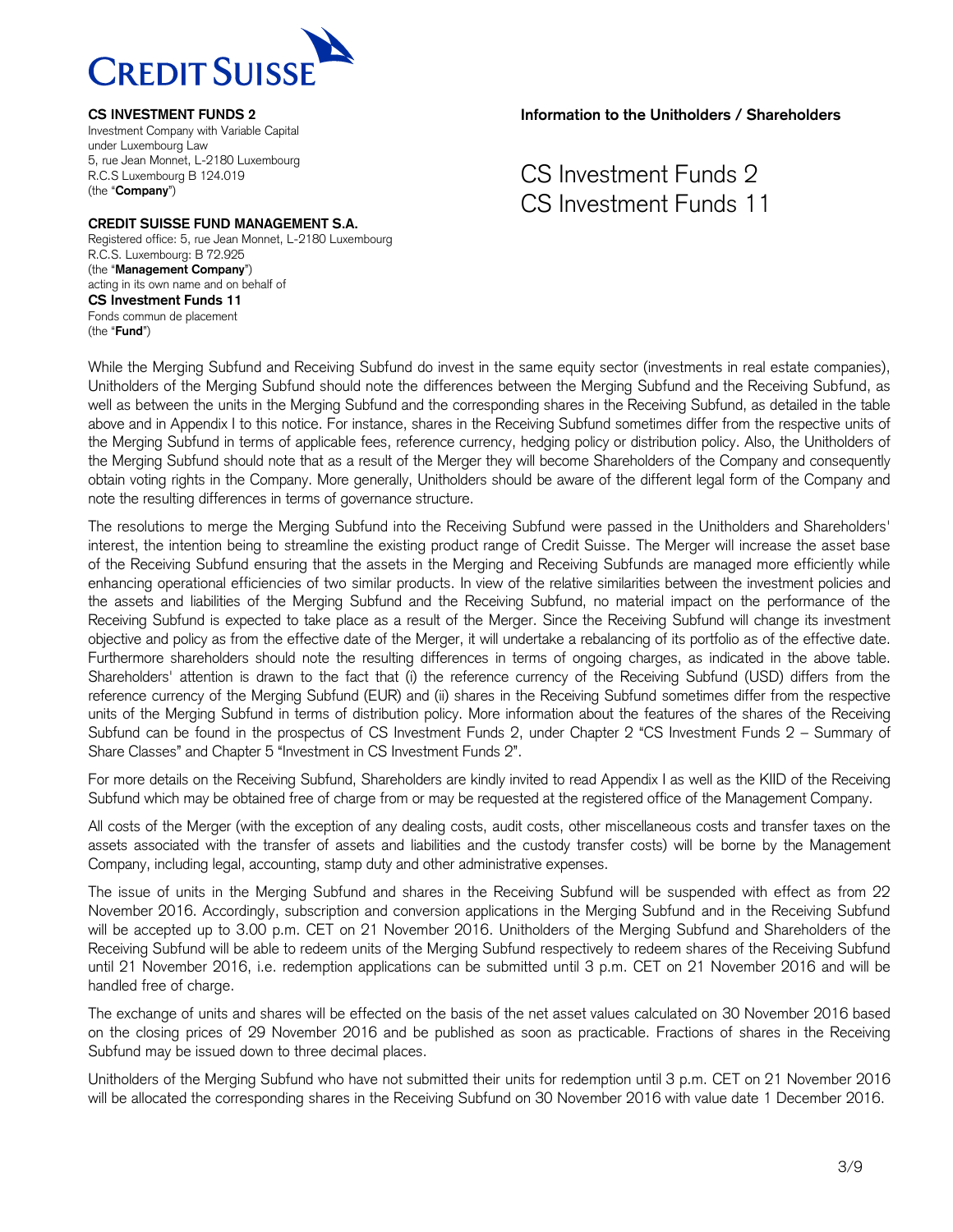

# **CREDIT SUISSE FUND MANAGEMENT S.A.**

Registered office: 5, rue Jean Monnet, L-2180 Luxembourg R.C.S. Luxembourg: B 72.925 (the "**Management Company**") acting in its own name and on behalf of **CS Investment Funds 11** Fonds commun de placement (the "**Fund**")

**Information to the Unitholders / Shareholders**

CS Investment Funds 2 CS Investment Funds 11

PricewaterhouseCoopers, *Société Coopérative*, with registered office at 2, rue Gerhard Mercator, L-2182 Luxembourg, Grand Duchy of Luxembourg, has been appointed by the Management Company as the independent auditor in charge of preparing a report validating the conditions foreseen in the Luxembourg law of 17 December 2010 on undertakings for collective investment for the purpose of the Merger.

Shareholders and Unitholders should note that the latest version of the prospectus and the relevant Key Investor Information Documents as well as the copy of the Common Terms of Merger adopted by the Management Company and the Company in relation to the Merger, a copy of the certificate issued by the depositary of the Company and the Fund in relation to the Merger and a copy of the auditor reports to validate the conditions foreseen in the Luxembourg law of 17 December 2010 on undertakings for collective investment for the Merger, the latest annual and semi-annual reports as well as the management regulations of the Fund and the articles of incorporation of the Company, may be obtained free of charge from or may be requested at the registered office of the Management Company.

Unitholders should inform themselves as to the possible tax implications of the aforementioned Merger in their respective country of citizenship, residence or domicile.

Shareholders of the Receiving Subfund and Unitholders of the Merging Subfund who do not agree with the forthcoming Merger described above have the option of redeeming all or part of their shares or units free of charge until 3 p.m. CET on 21 November 2016.

**2.** Notice to the Shareholders of the Receiving Subfund

The Shareholders of the Receiving Subfund shall further note that the name, investment objective and principles of the Receiving Subfund will be amended as of 30 November 2016 as follows:

| <b>Current name</b>                                                                                                                                                                                                                                                                                      | New name                                                                                                                                                                                                                                                                                                                                                                     |
|----------------------------------------------------------------------------------------------------------------------------------------------------------------------------------------------------------------------------------------------------------------------------------------------------------|------------------------------------------------------------------------------------------------------------------------------------------------------------------------------------------------------------------------------------------------------------------------------------------------------------------------------------------------------------------------------|
| Credit Suisse (Lux) Global Property Income Maximiser Equity<br>Fund                                                                                                                                                                                                                                      | Credit Suisse (Lux) Global Property Total Return Equity Fund                                                                                                                                                                                                                                                                                                                 |
| Current investment objective and principles                                                                                                                                                                                                                                                              | New investment objective and principles                                                                                                                                                                                                                                                                                                                                      |
| <b>Investment Objective</b><br>The objective of the Subfund is to achieve the highest<br>possible return in US dollars (Reference Currency), while<br>taking due account of the principle of risk diversification, the<br>security of the capital invested, and the liquidity of the<br>invested assets. | <b>Investment Objective</b><br>The aim of this Subfund is to achieve the maximum possible<br>absolute return in the Reference Currency while keeping its<br>volatility below the market's.<br>The Subfund will be managed actively and return will be<br>generated primarily by stock selection while establishing short<br>positions via futures overlay from time to time. |
| <b>Investment Principles</b><br>The Subfund tracks the performance of the reference<br>portfolio by investing in one or more "unfunded swaps" with<br>first-class financial institutions as counterparty.                                                                                                | <b>Investment Principles</b><br>At least two-thirds of the Subfund's net assets are invested<br>Worldwide (including emerging markets) in equities and<br>equity-type securities (American depository receipts [ADRs],                                                                                                                                                       |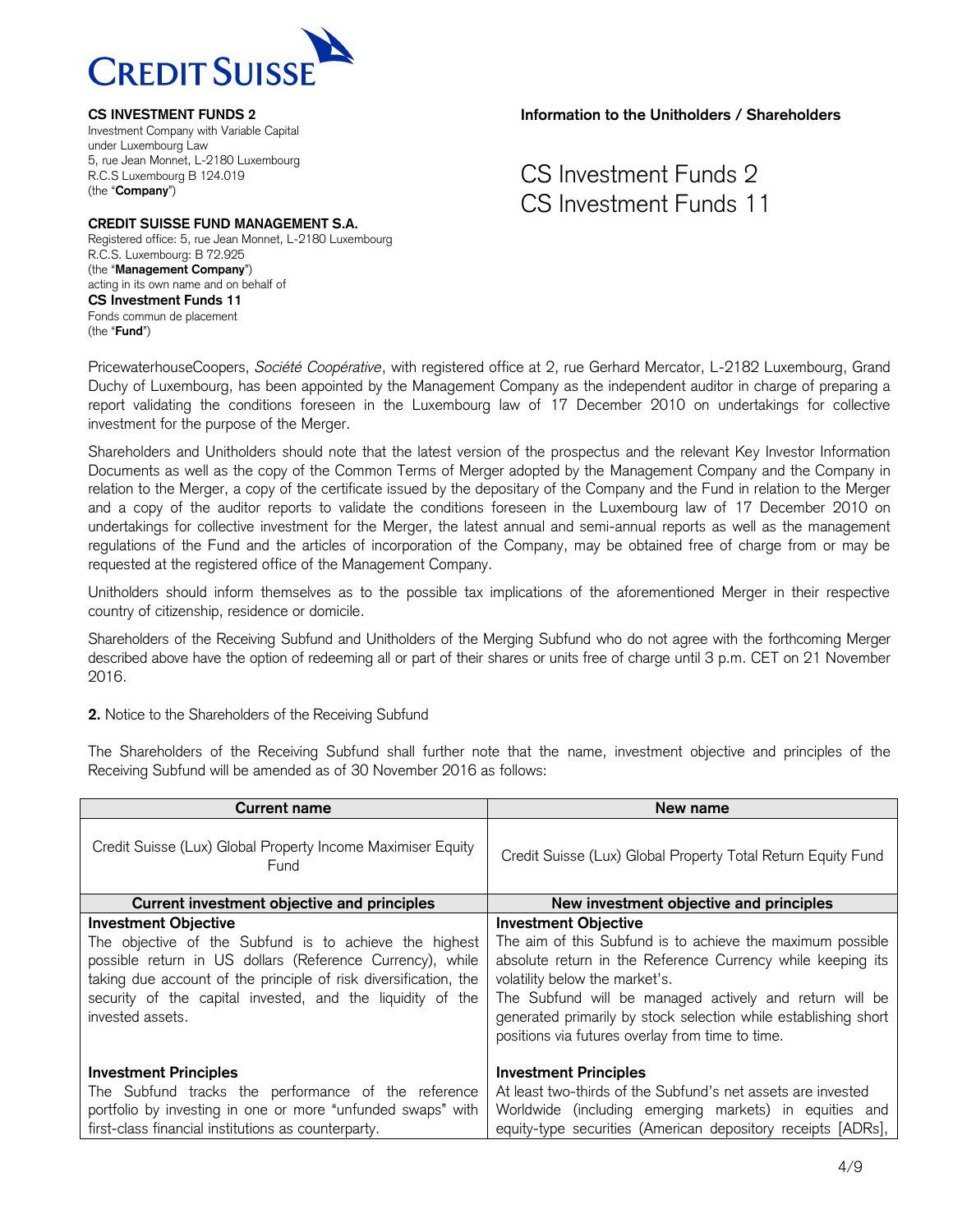

#### **CREDIT SUISSE FUND MANAGEMENT S.A.**

Registered office: 5, rue Jean Monnet, L-2180 Luxembourg R.C.S. Luxembourg: B 72.925 (the "**Management Company**") acting in its own name and on behalf of **CS Investment Funds 11** Fonds commun de placement (the "**Fund**")

The Subfund shall (i) enter into a total return swap (the "Swap") with a predetermined investment term on an arm's length basis with a first class financial institution such as Credit Suisse International acting as the swap counterparty (the "Swap Counterparty"). The purpose of the Swap is that the Subfund receives the return of the Reference Portfolio and pays a financing rate and (ii) invest the subscription net proceeds collected when issuing Shares of the Subfund in liquid assets, bonds issued or guaranteed by a Member State of the OECD or by their local public authorities or by supranational institutions and undertakings with EU, regional or world wide scope, mostly bonds issued or guaranteed by first class issuers, shares dealt on a regulated market of the OECD or EU on the condition that these shares are included in a main index, shares or units issued by UCITS investing mainly in bond/shares mentioned as above and shares or units issued by money market UCIs with daily valuation and having a AAA rating or its equivalent. These are expected to generate a return which corresponds to the financing rate payable for the Swap. Accordingly, the Subfund is not, and ultimately the Shareholders are not entitled to receive any income due and received from the Subfund's Assets.

## **Description of the Reference Portfolio**

The reference portfolio consists of the following two components:

- "equity" portfolio component and
- "covered short call" portfolio component, as described below.

# **Description of the "equity" portfolio component**

The "equity" component of the reference portfolio is invested worldwide in equities and equity-type securities (American depository receipts [ADRs], global depository receipts [GDRs], profit-sharing certificates, dividend rights certificates, participation certificates, etc.) of global real estate companies and closed-end real estate investment trusts (REITs). "Real estate companies" typically include those companies that are engaged in the planning, construction, ownership, management or sale of residential, commercial or industrial real estate. Furthermore, the reference portfolio may invest in companies which obtain the majority of their revenues by

**Information to the Unitholders / Shareholders**

# CS Investment Funds 2 CS Investment Funds 11

global depository receipts [GDRs], profit-sharing certificates, dividend rights certificates, preferred shares, participation certificates, etc.) of real estate companies and closed-end real estate investment trusts (REITs). "Real estate companies" typically include those companies that are engaged in the planning, construction, ownership, management or sale of residential, commercial or industrial real estate, as well as manufacturers and distributors of goods for the construction industry. Furthermore, the Subfund may invest in companies which obtain the majority of their revenues by financing the above activities.

Securities are selected irrespective of their market capitalization (micro cap, small cap, large cap) and the Subfund may hold concentrated positions in small and micro cap stocks. For hedging purposes and in the interest of the efficient management of the portfolio, the aforementioned investments may also be effected by way of derivatives, provided the limits set out in Chapter 6, "Investment Restrictions" are observed. These derivatives also include futures and options on equities, equity-like securities and equity indices of companies and closed-end real estate investment trusts (REITs). The indices on which such derivatives are based shall be chosen in accordance with Art. 9 of the Grand-Ducal Decree of February 8, 2008.

The resulting exposure to equity market from the active hedging of the Subfund may vary between 0 and 100% over time.

In addition, the Subfund may – subject to the investment principles set out above – invest up to 30% of its net assets in structured products (certificates, notes) on equities, equitytype securities, equity baskets and equity indices that are sufficiently liquid and are issued by first-class banks (or issuers offering investor protection comparable to that of firstclass banks). These structured products must qualify as securities pursuant to Art. 41 of the Law of December 17, 2010. Moreover, these structured products must be valued regularly and transparently on the basis of independent sources. Structured products must not entail any leverage effect. As well as satisfying the regulations on risk spreading, the equity baskets and equity indices must be sufficiently diversified.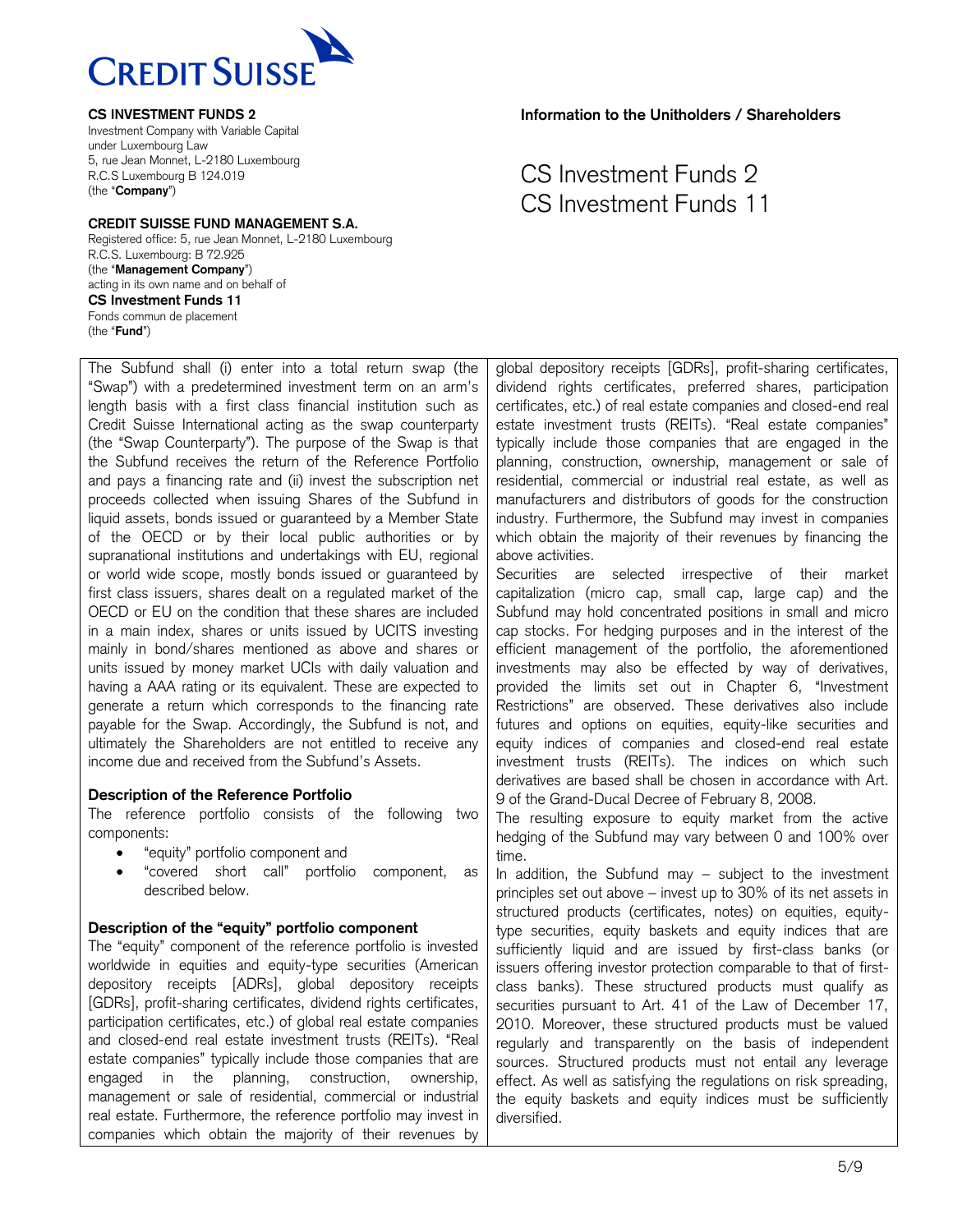

Investment Company with Variable Capital under Luxembourg Law 5, rue Jean Monnet, L-2180 Luxembourg R.C.S Luxembourg B 124.019 (the "**Company**")

#### **CREDIT SUISSE FUND MANAGEMENT S.A.**

Registered office: 5, rue Jean Monnet, L-2180 Luxembourg R.C.S. Luxembourg: B 72.925 (the "**Management Company**") acting in its own name and on behalf of **CS Investment Funds 11** Fonds commun de placement (the "**Fund**")

**Information to the Unitholders / Shareholders**

# CS Investment Funds 2 CS Investment Funds 11

| financing the above activities.                                | The Subfund may invest up to one third of its net assets in     |
|----------------------------------------------------------------|-----------------------------------------------------------------|
| The reference portfolio may additionally invest up to 30% of   | cash, sight and time deposits, money market instruments,        |
| its net assets, on a worldwide basis and in any currency, in   | fixed income securities, which may include, but not limited to, |
|                                                                |                                                                 |
| equities and equity-type securities of companies whose         | bonds, notes, and similar fixed and variable interest rate      |
| activities are closely connected with real estate, such as     | securities, discounted securities issued by public, private and |
| manufacturers and distributors of goods for the construction   | semi-private issuers issuers worldwide (including emerging      |
| industry.                                                      | markets. Securities in the non-investment grade sector may      |
|                                                                | represent up to 15% of the total net assets to the Subfund      |
| Description of the "covered short call" portfolio              | and up to 10% of the Subfund's total net assets may be in-      |
|                                                                |                                                                 |
| component                                                      | vested in bonds with a rating below "B-" by Standard & Poor's   |
| The reference portfolio may pursue an overlay strategy         | or "B3" by Moody's.                                             |
| (covered call strategy) comprising the sale of covered call    | Contrary to what is stated in section 5 of Chapter 6,           |
| options (short positions) on the underlying share portfolio    | "Investment Restrictions", the Subfund may invest up to 30%     |
| (long positions). The maximum nominal value of the short call  | of its net assets in shares or units of other UCITS and/or      |
|                                                                |                                                                 |
| positions may not exceed 100% of the reference portfolio's     | other UCIs pursuant to section 1) paragraph e) of Chapter 6,    |
| long positions.                                                | "Investment Restrictions" ("Target Funds").                     |
| The options on equities and equity-like securities are in line | Furthermore, to hedge currency risks and to gear its assets to  |
| with the requirements of Chapter 6, "Investment Restrictions". | one or more other currencies, the Subfund may enter into        |
|                                                                |                                                                 |
|                                                                | forward foreign exchange and other currency derivatives in      |
|                                                                | accordance with section 3 of Chapter 6, "Investment             |
|                                                                | Restrictions".                                                  |
|                                                                |                                                                 |
|                                                                |                                                                 |

Shareholders of the Receiving Subfund who do not agree with the changes mentioned under point 2 above may redeem their shares free of charge until 21 November 2016.

Shareholders of the Receiving Subfund should note that, once the above change enters into effect, the new prospectus of the Company, the key investor information documents as well as the articles of incorporation may be obtained in accordance with the provisions of the prospectus at the registered office of the Company or on the internet at [www.credit-suisse.com.](http://www.credit-suisse.com/)

Luxembourg, 14 October 2016

Credit Suisse Fund Management S.A., on behalf of CS Investment Funds 11

CS Investment Funds 2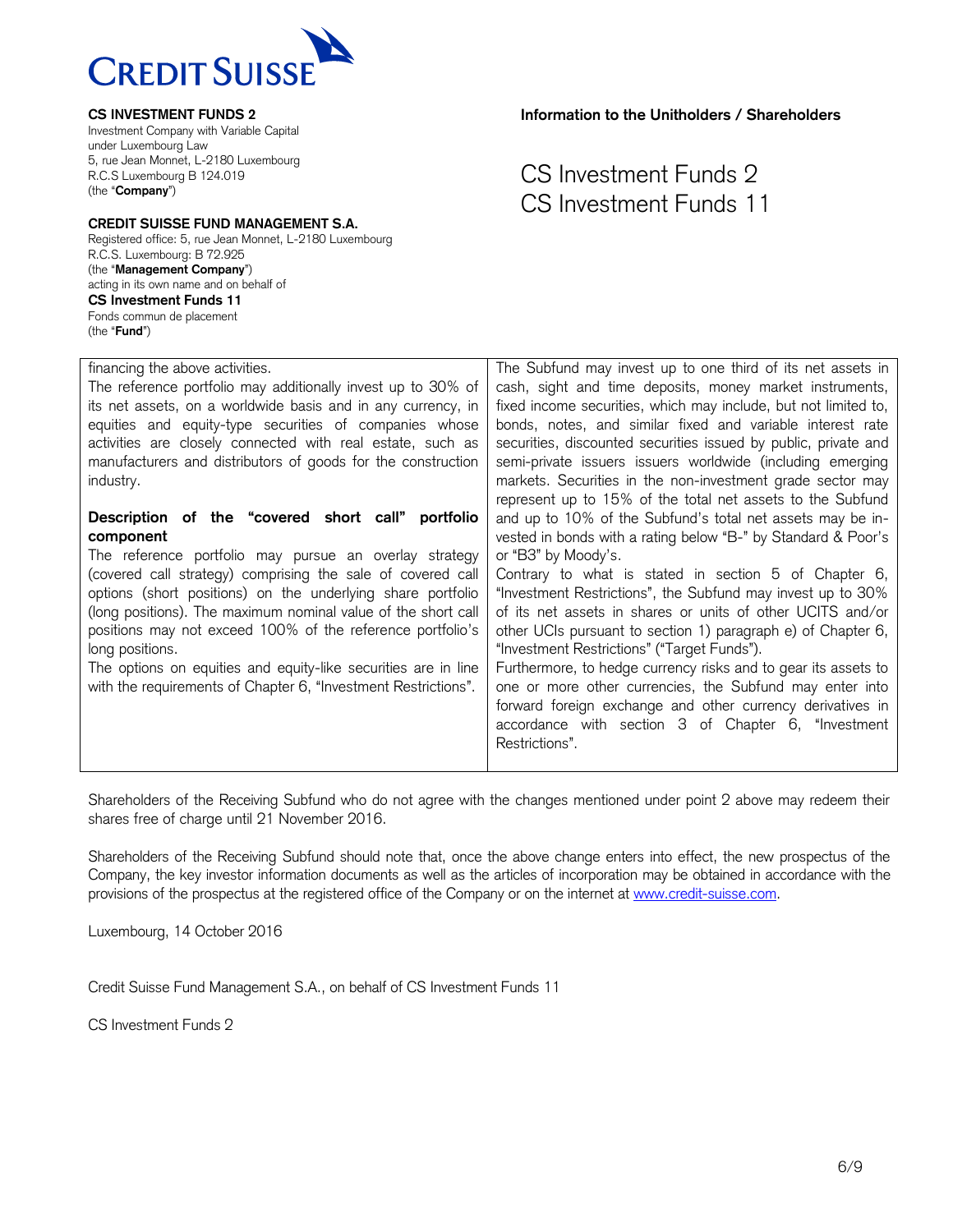

Investment Company with Variable Capital under Luxembourg Law 5, rue Jean Monnet, L-2180 Luxembourg R.C.S Luxembourg B 124.019 (the "**Company**")

# **CREDIT SUISSE FUND MANAGEMENT S.A.**

Registered office: 5, rue Jean Monnet, L-2180 Luxembourg R.C.S. Luxembourg: B 72.925 (the "**Management Company**") acting in its own name and on behalf of **CS Investment Funds 11** Fonds commun de placement (the "**Fund**")

**Information to the Unitholders / Shareholders**

CS Investment Funds 2 CS Investment Funds 11

# **Appendix I**

### **Main differences between the Merging Subfund and the Receiving Subfund**

|                                              | <b>Merging Subfund</b>                                                                                                                                                                                                                                                                                                                                                                                                                                                                                                                                                                                                                                                                                            | <b>Receiving Subfund</b>                                                                                                                                                                                                                                                                                                                                                                                                                                                                                                                                                                                                                                                                                                                                                                                                                                                                                                                                                                                                                                                                                                       |
|----------------------------------------------|-------------------------------------------------------------------------------------------------------------------------------------------------------------------------------------------------------------------------------------------------------------------------------------------------------------------------------------------------------------------------------------------------------------------------------------------------------------------------------------------------------------------------------------------------------------------------------------------------------------------------------------------------------------------------------------------------------------------|--------------------------------------------------------------------------------------------------------------------------------------------------------------------------------------------------------------------------------------------------------------------------------------------------------------------------------------------------------------------------------------------------------------------------------------------------------------------------------------------------------------------------------------------------------------------------------------------------------------------------------------------------------------------------------------------------------------------------------------------------------------------------------------------------------------------------------------------------------------------------------------------------------------------------------------------------------------------------------------------------------------------------------------------------------------------------------------------------------------------------------|
| Legal form                                   | The Merging Subfund is a subfund of CS<br>Investment Funds 11, a common fund (fond<br>commun de placement) represented by its<br>management company, Credit Suisse Fund<br>Management S.A.                                                                                                                                                                                                                                                                                                                                                                                                                                                                                                                        | The Receiving Subfund is a subfund of CS<br>Investment Funds 2, an investment company with<br>variable capital (société d'investissement à capital<br>variable). CS Investment Funds 2 has appointed<br>Credit Suisse Fund Management S.A. as its<br>management company.                                                                                                                                                                                                                                                                                                                                                                                                                                                                                                                                                                                                                                                                                                                                                                                                                                                       |
| Investment<br><b>Objective</b><br>and Policy | <b>Investment Objective and Investment Policy</b><br>At least two-thirds of this Subfund's assets are<br>invested in real estate companies - including<br>closed-end real estate investment trusts (REITs)<br>- which are domiciled in Europe or which<br>conduct a high proportion of their business<br>activities there. There will not be any direct<br>investments in real estate.                                                                                                                                                                                                                                                                                                                            | <b>Investment Objective</b><br>The aim of this Subfund is to achieve the maximum<br>possible absolute return in the Reference Currency<br>while keeping its volatility below the market's.<br>The Subfund will be managed actively and return will<br>be generated primarily by stock selection while<br>establishing short positions via futures overlay from<br>time to time.                                                                                                                                                                                                                                                                                                                                                                                                                                                                                                                                                                                                                                                                                                                                                |
|                                              | "Real estate companies" typically include those<br>companies that are engaged in the planning,<br>construction, ownership, management or sale of<br>residential, commercial or industrial real estate.<br>Furthermore, the Subfund may invest in<br>companies which obtain the majority of their<br>revenues by financing the above activities.<br>The Subfund may additionally invest up to 30%<br>of its net assets, on a worldwide basis and in any<br>currency, in equities and equity-type securities of<br>whose<br>activities<br>companies<br>are<br>closely<br>connected with real estate, such as construction<br>companies or manufacturers and distributors of<br>goods for the construction industry. | <b>Investment Principles</b><br>At least two-thirds of the Subfund's net assets are<br>invested worldwide (including emerging markets) in<br>equity-type securities (American<br>and<br>equities<br>depository receipts [ADRs], global depository receipts<br>[GDRs], profit-sharing certificates, dividend rights<br>preferred<br>certificates,<br>shares,<br>participation<br>certificates, etc.) of real estate companies and<br>closed-end real estate investment trusts (REITs).<br>"Real estate companies" typically include those<br>companies that are engaged in the planning,<br>construction, ownership, management or sale of<br>residential, commercial or industrial real estate, as<br>well as manufacturers and distributors of goods for<br>the construction industry. Furthermore, the Subfund<br>may invest in companies which obtain the majority of<br>their revenues by financing the above activities.<br>Securities are selected irrespective of their market<br>capitalization (micro cap, small cap, large cap) and<br>the Subfund may hold concentrated positions in small<br>and micro cap stocks. |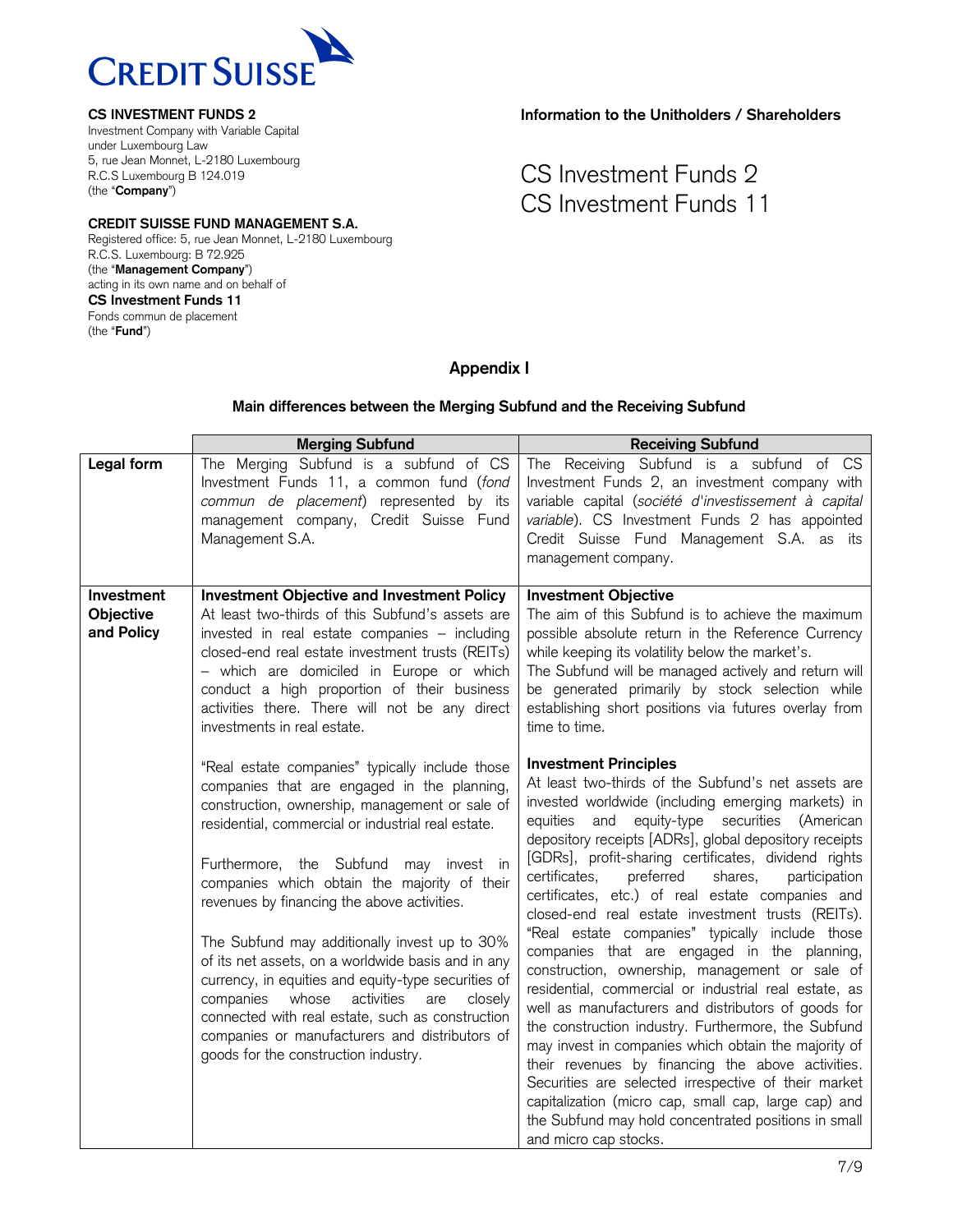

Investment Company with Variable Capital under Luxembourg Law 5, rue Jean Monnet, L-2180 Luxembourg R.C.S Luxembourg B 124.019 (the "**Company**")

#### **CREDIT SUISSE FUND MANAGEMENT S.A.**

Registered office: 5, rue Jean Monnet, L-2180 Luxembourg R.C.S. Luxembourg: B 72.925 (the "**Management Company**") acting in its own name and on behalf of **CS Investment Funds 11** Fonds commun de placement (the "**Fund**")

**Information to the Unitholders / Shareholders**

# CS Investment Funds 2 CS Investment Funds 11

For hedging purposes and in the interest of the efficient management of the portfolio, the aforementioned investments may also be effected by way of derivatives, provided the limits set out in Chapter 6, "Investment Restrictions" are observed. These derivatives also include futures and options on equities, equity-like securities and equity indices of companies and closed-end real estate investment trusts (REITs). The indices on which such derivatives are based shall be chosen in accordance with Art. 9 of the Grand-Ducal Decree of February 8, 2008. The resulting exposure to equity market from the active hedging of the Subfund may vary between 0 and 100% over time. In addition, the Subfund may – subject to the investment principles set out above – invest up to 30% of its net assets in structured products (certificates, notes) on equities, equity-type securities, equity baskets and equity indices that are sufficiently liquid and are issued by first-class banks (or issuers offering investor protection comparable to that of first-class banks). These structured products must qualify as securities pursuant to Art. 41 of the Law of December 17, 2010. Moreover, these structured products must be valued regularly and transparently on the basis of independent sources. Structured products must not entail any leverage effect. As well as satisfying the regulations on risk spreading, the equity baskets and equity indices must be sufficiently diversified. The Subfund may invest up to one third of its net assets in cash, sight and time deposits, money market instruments, fixed income securities, which may include, but not limited to, bonds, notes, and similar fixed and variable interest rate securities, discounted securities issued by public, private and

semi-private issuers worldwide (including emerging markets). Securities in the non-investment grade sector may represent up to 15% of the total net assets to the Subfund and up to 10% of the Subfund's total net assets may be invested in bonds